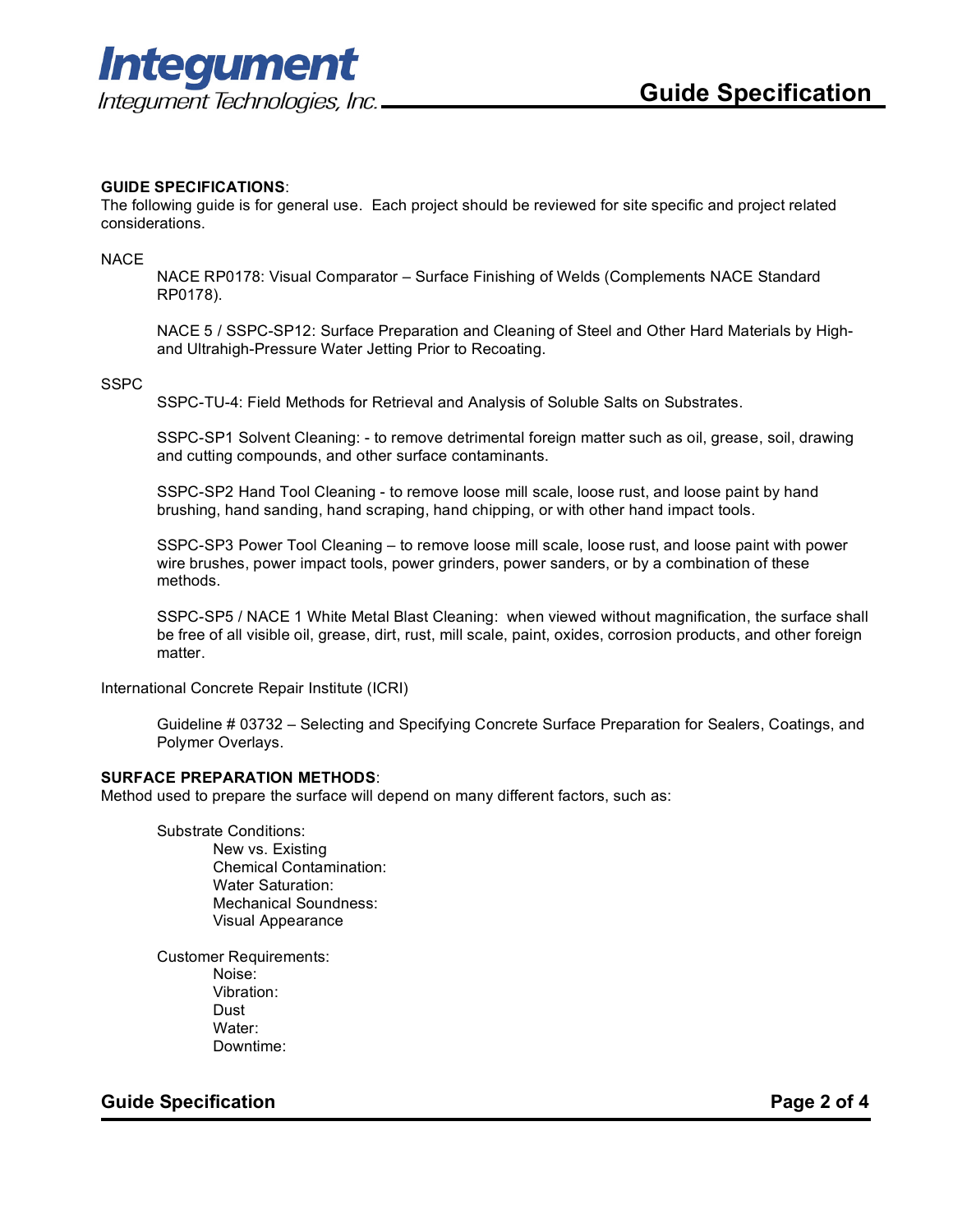Material Requirements:

Surface Preparation Requirements: Curing Requirements: Environmental Requirements:

Application Conditions: (i.e. Generation of the following) Dust Slurries: Waste: Water:

## **SURFACE PREPARATION**:

Overall goal, whether a new or existing substrate, is to provide a clean, sound, dry, geometrically smooth and profiled surface, in order to ensure maximum adhesion and minimum film distortion.

#### **NEW SUBSTRATES**:

All substrates shall be visually inspected prior to, and following the preparing of the surface. A visual inspection will highlight such things as surface imperfections, etc, that may require additional attention.

For immersion service all substrates shall be prepared to achieve an anchor pattern of  $1 - 2.5$  mils.

Concrete: provided the concrete is fully cured.

Brush blast to remove all latent material. Finish to a minimum ICRI CSP 3 using FluoroGrip FS-400 Epoxy, Concrete Filler–Sealer as per manufacturer's recommendations If required, apply FluoroGrip CP-300 conductive epoxy primer as per manufacturer's recommendations.

Fiberglass: provided the resin system is fully cured.

Clean entire surface of all visible oil, grease, dirt, rust, mill scale, oxides, corrosion products, un-bonded coatings/linings, other foreign matter.

Metallic:

Clean entire surface of all visible oil, grease, dirt, rust, mill scale, oxides, corrosion products, un-bonded coatings/linings, other foreign matter. Prepare surface to NACE RP0178. Abrasive blast to SSPC-SP5 / NACE #1 to achieve a 1 – 2.5 mil anchor pattern.

New & Existing Coatings: (i.e. splash/spill protection)

Clean entire surface of all visible oil, grease, dirt, rust, mill scale, oxides, corrosion products, un-bonded coatings/linings, other foreign matter.

## **EXISTING SUBSTRATES**:

All substrates shall be visually inspected prior to, and following the preparation of the surface. A visual inspection will highlight such things as surface imperfections, etc., that may require additional attention.

For immersion service all substrates shall be prepared to achieve an anchor pattern of  $1 - 2.5$  mils.

The majority of coatings/linings need not be removed (elastomeric materials being one exception) as long as they are mechanically sound and clean (i.e. galvanizing, baked phenolics, etc.).

# **Guide Specification Page 3 of 4**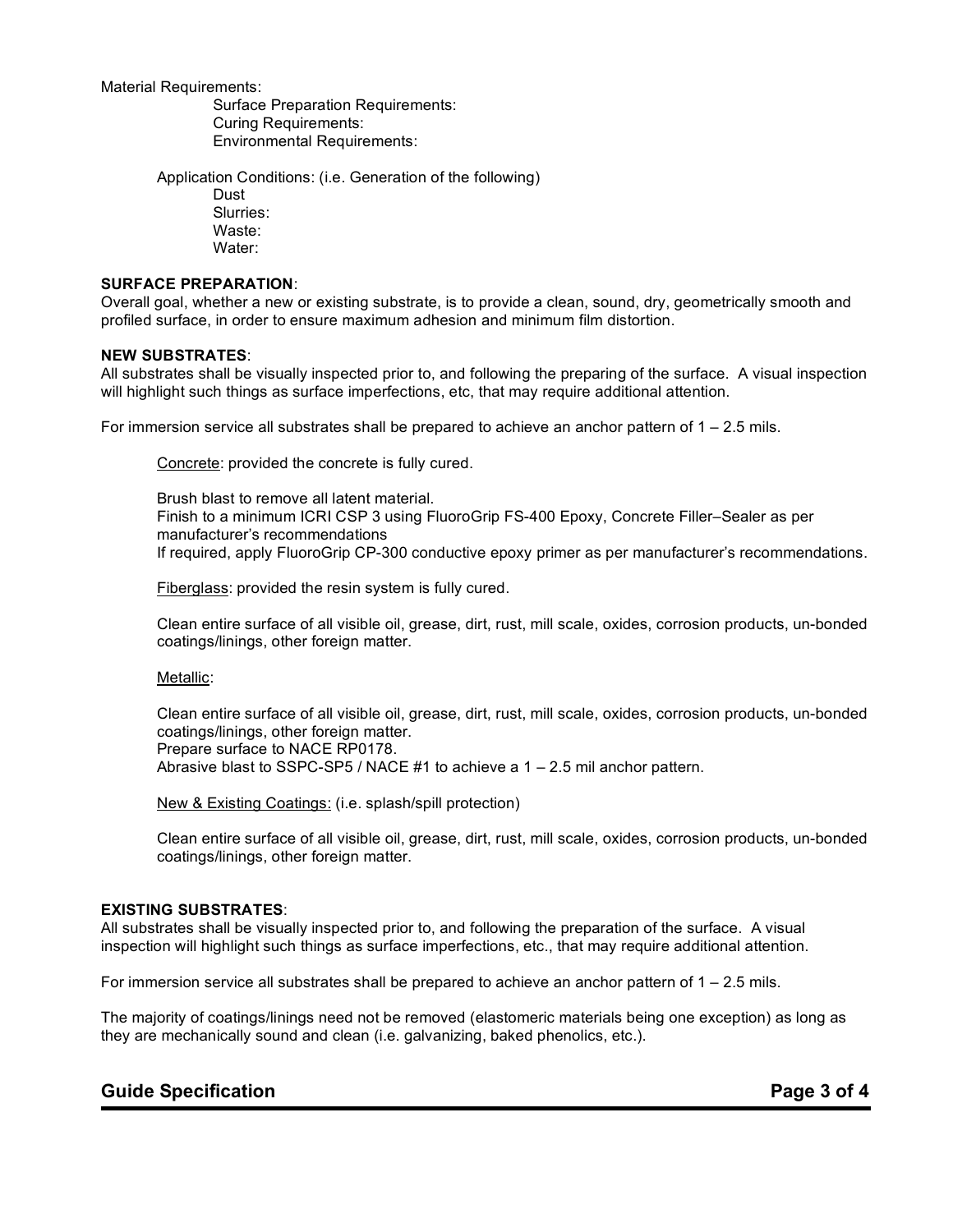## Concrete:

Remove all deteriorated concrete using a suitable method as outlined in ICRI Guide 03732. Check the surface for soluble salts. Surface must be cleaned to an SC-3 as defined by NACE No. 5 / SSPC-SP 12.

Finish the surface to ICRI CSP using FluoroGrip FS400 as per mfg. recommendations. Apply FluoroGrip CP300 as per mfg. recommendations.

#### Fiberglass:

Clean entire surface of all visible oil, grease, dirt, rust, mill scale, oxides, corrosion products, un-bonded coatings/linings, other foreign matter.

Check the surface for soluble salts. Surface must be cleaned to an SC-3 as defined by NACE No. 5 / SSPC-SP 12.

Depending on degree of fiber bloom present, surface may need to be resin coated.

#### Metallic:

Clean entire surface of all visible oil, grease, dirt, rust, mill scale, oxides, corrosion products, un-bonded coatings/linings, other foreign matter.

Check the surface for soluble salts. Surface must be cleaned to an SC-3 as defined by NACE No. 5 / SSPC-SP 12.

All pitted and corroded areas shall be filled and blended to ensure a smooth surface for maximum lining adhesion.

Prepare surface to NACE RP0178.

#### **SEAMING:**

Currently there are three ways to ensure a sound joint. They are as follows:

Overlap: Is typically used in non-aggressive environments where the adhesive is unaffected by the corrodent (i.e. water, ozone, certain food stuffs). The environments typically include corrosive atmospheres, splash & spill and secondary containment conditions or mild immersion services.

Overlap w/Elastomeric Sealant: Used when the corrodent must be isolated from the adhesive. The environments typically include corrosive atmospheres, splash & spill and secondary containment conditions or mild immersion services.

Welded: Used for maximum protection of the substrate and adhesive. Welding process is broken down into two types depending on film thickness:

<30 mils: ITI's new, state of the art, patented, Infra Red welding. >30 mils: Conventional hot air methods.

# **MATERIALS:**

All materials, technical specifications, and procedures shall be supplied by ITI (i.e. ITI's Engineering Binder). Substitutes may be made following written approval from ITI.

Abrasive blasting on metallic surfaces shall only be done with new, uncontaminated steel grit or oxides like Black Beauty<sup>®</sup>. Silica sand shall not be used.

Abrasive blasting on fiberglass can be done with new, uncontaminated media, such as corncob or walnut shells. It is advisable not to use anything more aggressive like the media used for metallics.